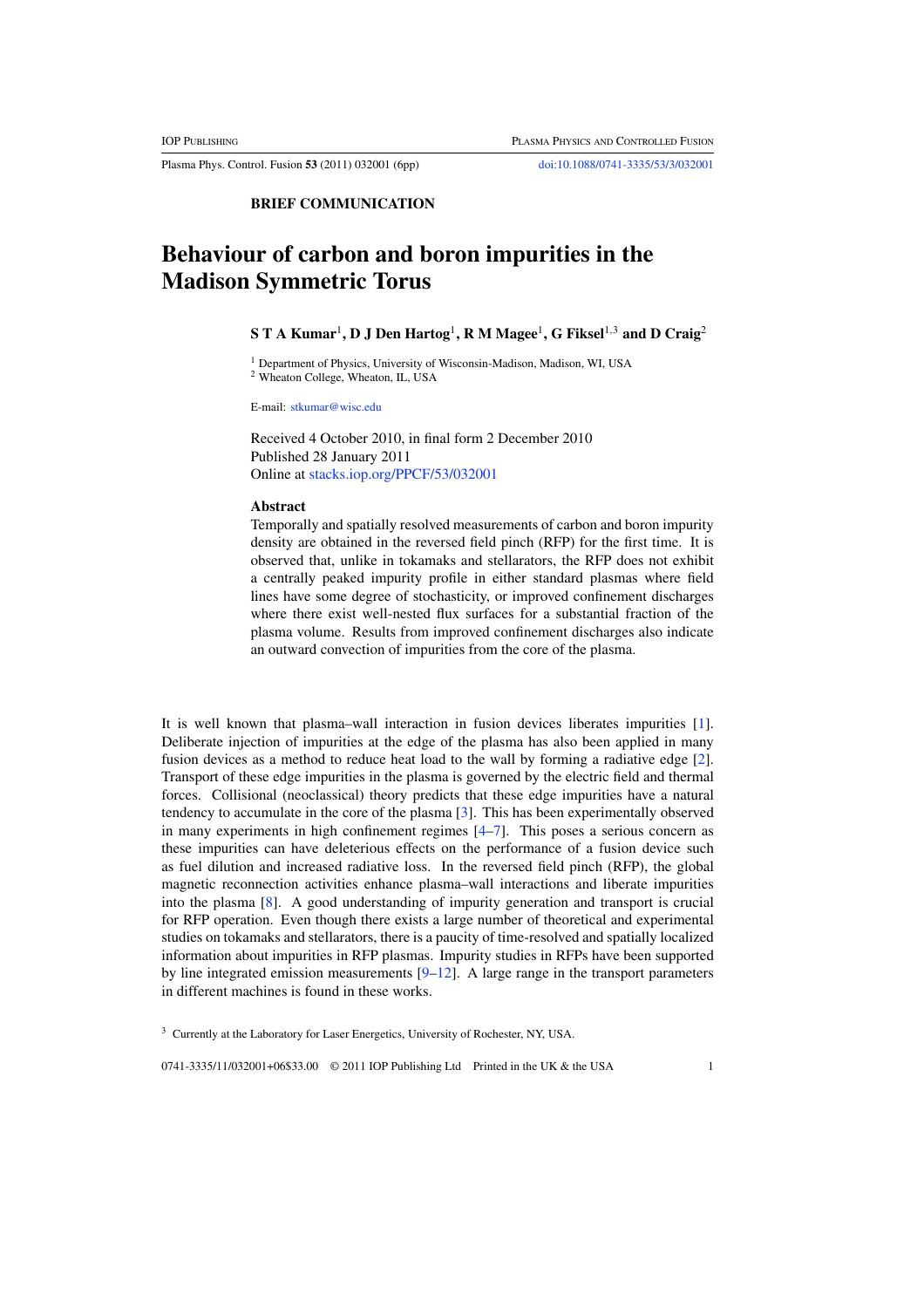In this paper, we present the first temporally and spatially resolved impurity density measurements in the Madison Symmetric Torus (MST) RFP (major radius  $R = 1.5$  m, minor radius  $a = 0.52$  m) [13]. Measurements of fully stripped boron and carbon impurities are obtained using charge-exchange recombination spectroscopy (CHERS). Experimental observations indicate a flat/weakly hollow impurity density profile for standard plasma discharges. Sawtooth (global magnetic reconnection) events in standard discharges result in a significant increase and the radial redistribution of impurities. (A description of sawtooth events inMST and their impact on main plasma parameters is available in previous publications. For example, see [14].) In improved confinement discharges, the hollowness of the radial profile increases, and the core impurity density slowly decays in time concurrent with an increase in impurity density in the outer regions of the plasma, indicating an outward impurity convection. The reason for this outward convection is not clear.

Experiments are conducted in deuterium plasmas of toroidal plasma current ∼400 kA, line averaged central electron density  $n_e \sim (0.8-1) \times 10^{19}$  m<sup>-3</sup> and central electron temperature ranging from 400 eV (in standard discharges) to above 1 keV (in improved confinement discharges). Improved confinement discharges are achieved by the 'pulsed poloidal current drive' (PPCD) scheme [15]. The main characteristics of PPCD discharges are low levels of magnetic fluctuations, higher core electron temperature and improved energy confinement [16–18]. Major sources of carbon impurity in MST are toroidal and poloidal graphite limiters. Recent boronization efforts in MST resulted in increased boron levels in the plasma.

Measurements of carbon and boron impurities are done by collecting C VI emission at  $\lambda = 343.4$  nm (n = 7 to n = 6 transition) and B v emission at  $\lambda = 298.1$  nm (n = 6 to n = 5 transition), respectively. These emissions are stimulated by charge exchange between fully stripped ions and 50 keV hydrogen atoms injected radially using neutral beam injector. Distinct features of CHERS on MST are good spatial (∼2 cm) resolution and a dynamic background subtraction for good temporal resolution (up to  $100 \text{ kHz}$ ) [19–21]. The spectrometer has recently been calibrated for radiant sensitivity using a tungsten–halogen lamp for absolute impurity density calculations from charge-exchange emission brightness. (A 10% uncertainty is estimated in the impurity density, mainly due to uncertainties in the beam attenuation calculations and transmission efficiencies of the viewing lenses.)

Radial and temporal profiles of  $C^{6+}$  density are shown in figures  $1(a)$  and (b), respectively. Data are averaged over a large number of sawtooth events. Profiles away (∼1.5 ms before) from the sawtooth event represent equilibrium profiles. The  $C^{6+}$  density has a flat/weakly hollow profile both at and away from the event. There is a global increase in the  $C<sup>6+</sup>$  density at sawtooth events. The 'burst' of impurity density at a sawtooth event is more apparent from the sawtooth averaged temporal evolution shown in figure 1(b). The chord at  $\rho \sim 0.75$ , where  $\rho$  is the radial distance from the magnetic axis normalized to the plasma minor radius, shows the maximum increase, which is consistent with the fact that sawtooth activity leads to the liberation of impurities from the wall. Impurities injected at a sawtooth event are expelled before the subsequent event.

The radial profile of  $C^{6+}$  density for PPCD discharges shown in figure  $2(a)$  indicates a clearly hollow profile and a steep gradient at  $\rho \sim 0.6$ . Temporal behaviour of the C<sup>6+</sup> density at three radial locations ( $\rho \sim 0.02$ , 0.55 and 0.76) is plotted in figure 2(*b*). A slow decay of the core impurity density in time after the transition to improved confinement is apparent. The impurity density at the outer regions of the plasma, on the other hand, is slowly increasing. Measurements of  $B^{5+}$  density also show similar behaviour for both standard and PPCD discharges, as shown in figure 3.

Standard discharges in MST have multiple, coupled tearing modes and the magnetic field lines have some degree of stochasticity for most of the plasma volume. Therefore, the flat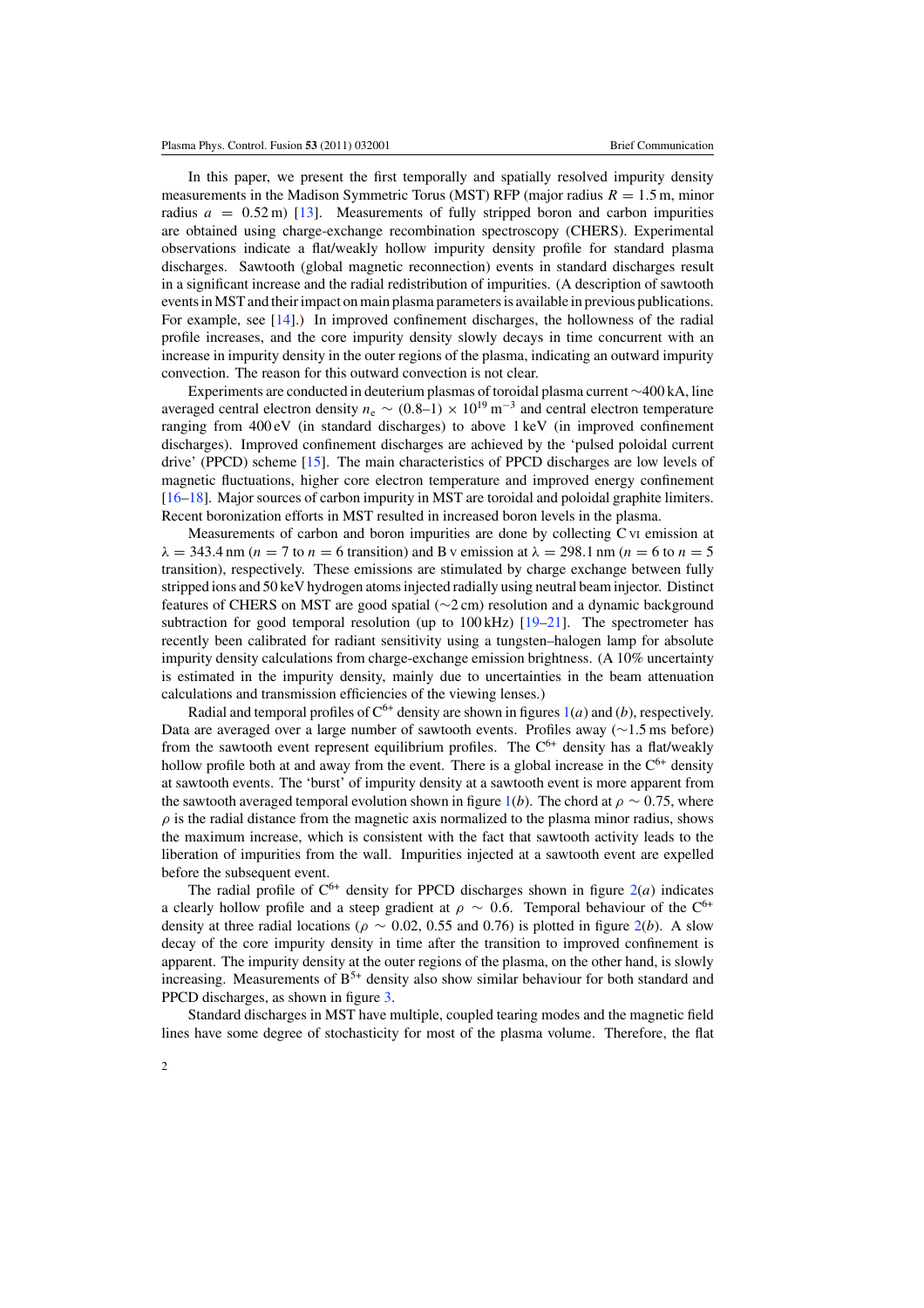

**Figure 1.**  $C^{6+}$  density for standard discharges: (*a*) radial profiles away from ( $\square$ ) and at ( $\bigcirc$ ) sawtooth events. (b) Sawtooth averaged temporal evolution at  $\rho \sim 0.03$  and  $\rho \sim 0.75$ . Error-bars show standard deviation of the mean from ensembles.



**Figure 2.**  $C^{6+}$  density for PPCD discharges: (*a*) radial profile and (*b*) temporal evolution after transition to improved confinement at three radial locations: core( $\rho \sim 0.02$ ), mid-radius( $\rho \sim 0.55$ ) and outer regions ( $\rho \sim 0.76$ ) of the plasma. Data are averaged over similar discharges. Error-bars represent standard deviation of the mean from samples.

impurity density profile in standard discharges is not a surprising result, as stochasticity leads to mixing of different plasma regions. However, the impurity 'burst' observed at a sawtooth event is somewhat surprising. At a sawtooth event, the electron temperature decreases by  $\sim$ 50–100 eV, and the neutral hydrogen density increases by almost an order of magnitude. The decrease in electron temperature leads to a reduced ionization rate, and the increase in neutral density to an increased level of charge-exchange loss of fully stripped impurities. This should result in a drop in the density of fully stripped impurities in the plasma. In contrast, we observe a burst in the impurity density at a sawtooth event. It is likely that there is a huge influx of impurities from the wall and an increase in the inward stochastic transport during a sawtooth event, which overcomes the low ionization rate and increased charge-exchange loss. The observation of an increase in the C<sub>III</sub> emission during sawteeth in MST  $[14]$  reinforces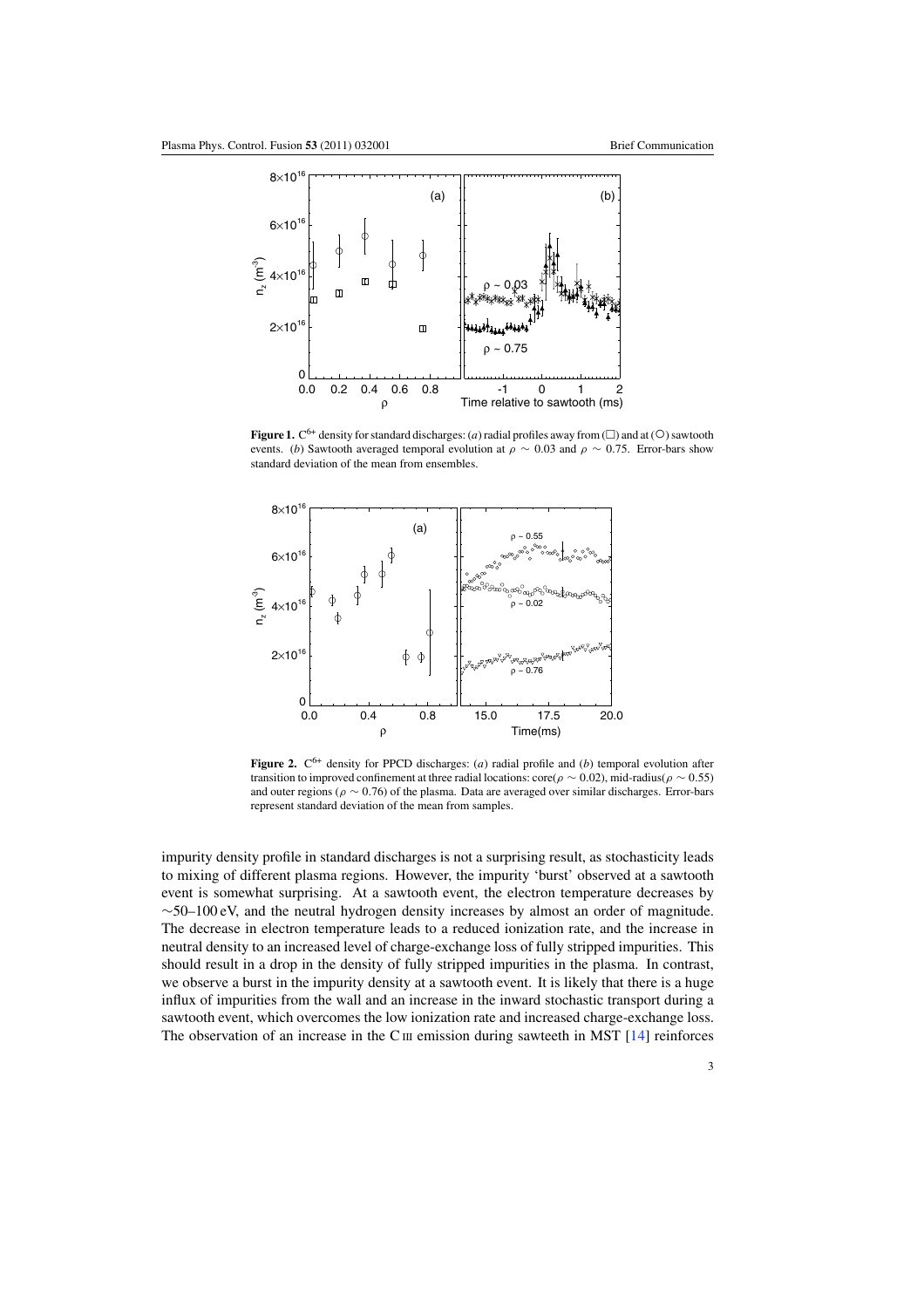

**Figure 3.** Temporal evolution of  $B^{5+}$  density at core for standard (*a*) and improved confinement (b) discharges. Region between dotted lines represents duration of good confinement regime for figure  $(b)$ .

the supposition that increased plasma–wall interactions at sawtooth events inject impurities into the plasma. This is consistent with other observations in the RFP, of enhanced impurity influx during dynamo activity due to increased plasma–wall interactions  $[8, 22]$ . This was attributed to sputtering due to high energy ions and charge-exchange neutrals generated at sawtooth activity, at the wall.

Our calculations on ionization balance of carbon and boron impurities using the Atomic Data Analysis Structure (ADAS) [23] show that, for standard discharges, lower ionization states of carbon and boron are available throughout the plasma, whereas in PPCD discharges, these light impurities are fully stripped in the core region ( $0 < \rho \leq 0.6$ ). Therefore, unlike standard discharges, for the PPCD regime, the measured impurity density is the total content of that impurity in the plasma for the core region. This is supported by the experimental observation of a slow decay in the core impurity density during PPCD, even though the core electron temperature is increasing. The decrease in core impurity density, concurrent with a slow increase in impurity density in the outer regions of the plasma, indicates the presence of an impurity expulsion mechanism. The impurity decay time, calculated from the exponential fit to the core impurity decay, averaged over many similar discharges, is  $\sim$ 31.5 ± 1.5 ms, which is much larger than the energy confinement time of ∼10 ms in PPCD discharges [16]. Following Rowan *et al* [24], the spatial scale length of the impurity density profile can be taken as a good measure of the 'impurity peaking factor'  $(\frac{v_r}{D})$ , where D is the diffusion coefficient and  $v_r$  is the convection velocity), which is naturally positive for our hollow profile (∼1.5 m<sup>-1</sup> at  $\rho \sim 0.5$ ). A positive peaking factor indicates positive  $v_r$ , i.e. an outward convection. The observed large gradient in the impurity density at  $\rho \sim 0.6$  of the PPCD plasma is consistent with the previous observation of steep gradients in ion and electron temperatures in PPCD plasmas near  $\rho \sim 0.6$  [16, 25]. This may be an indication of barrier formation, but more work is necessary to draw any conclusion.

The mechanism of outward convection of impurities and possible barrier formation in PPCD plasmas is not clear at present. As the magnetic fluctuations are reduced in this regime, electrostatic fluctuations could be a likely candidate for transport. The possibility of temperature screening of impurities [3] cannot be ruled out as we have a strong ion temperature gradient and a nearly flat ion density profile (inferred from electron density profile). A detailed investigation of possible mechanisms is not in the scope of this paper.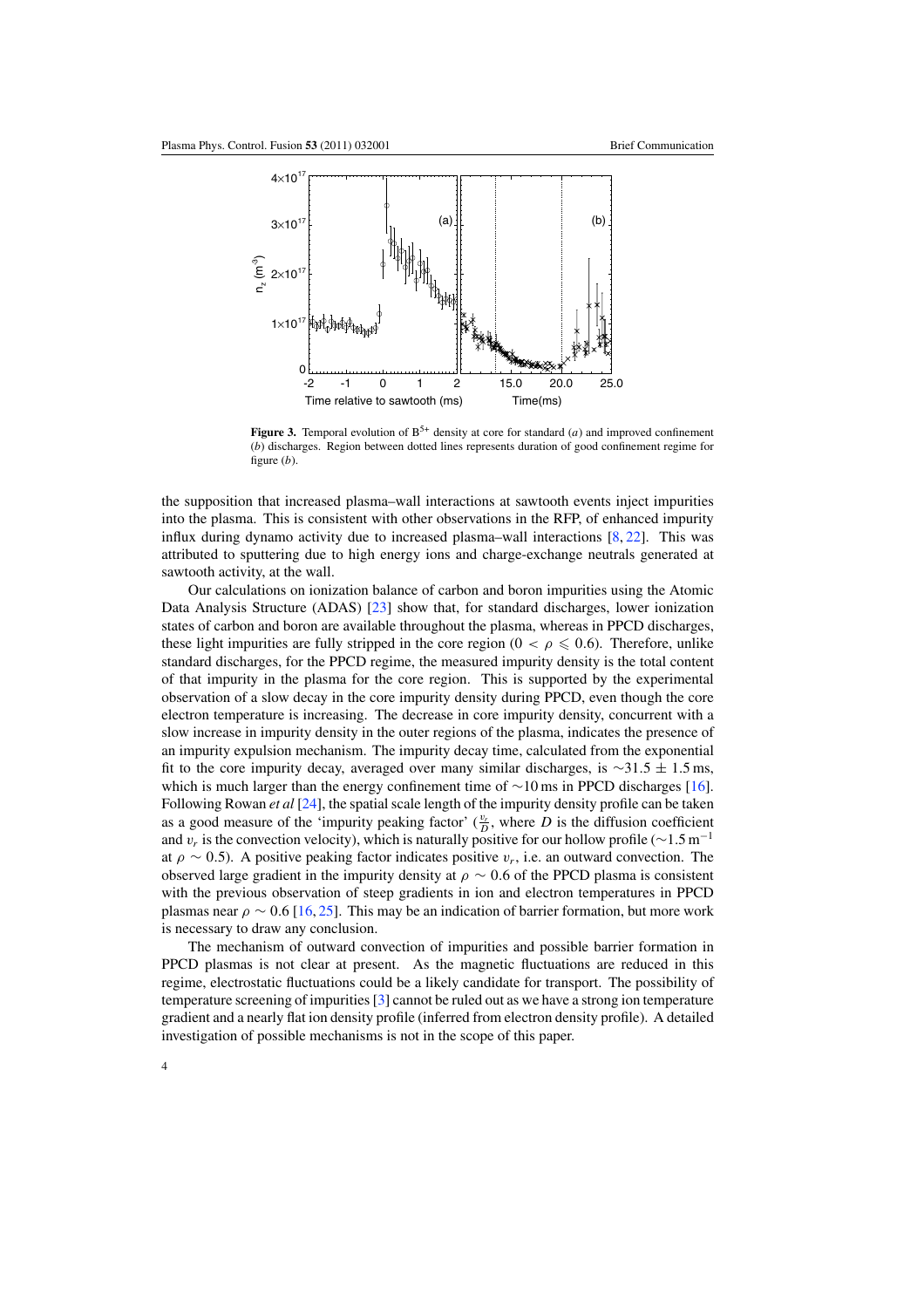In conclusion, this paper presents experimental studies of light impurities in the Madison Symmetric Torus reversed field pinch. High resolution localized impurity density measurements on MST indicate a flat/weakly hollow radial profile in standard discharges with a strong impurity burst at sawtooth events. Improved confinement discharges exhibit increased hollowness and outward impurity convection.

### **Acknowledgments**

The authors would like to thank J A Reusch, L Lin, T Yates, J K Anderson and S Eilerman for providing necessary supplementary data. This work is supported by the US Department of Energy.

#### **References**

- [1] McCracken G M, Fielding S J, Matthews G F and Pitcher C S 1989 Impurity production due to wall interactions in tokamaks *J. Nucl. Mater.* **162–164** 392–7
- [2] Ongena J *et al* and Zastrow K-D EFDA-JET workprogramme contributors 2001 Recent progress toward high performance above the greenwald density limit in impurity seeded discharges in limiter and divertor tokamaks *Phys. Plasmas* **8** 2188–98
- [3] Hirshman S P and Sigmar D J 1981 Neoclassical transport of impurities in tokamak plasmas *Nucl. Fusion* **21** 1079
- [4] Dux R, Giroud C, Neu R, Peeters A G, Stober J and Zastrow K-D and Contributors to the EFDA-JET Workprogramme 2003 Accumulation of impurities in advanced scenarios *J. Nucl. Mater.* **313–316** 1150–5 (Plasma-Surface Interactions in Controlled Fusion Devices 15)
- [5] Petrasso R D, Sigmar D J, Wenzel K W, Hopf J E, Greenwald M, Terry J L and Parker J 1986 Observations of centrally peaked impurity profiles following pellet injection in the Alcator-C tokamak *Phys. Rev. Lett.* **57** 707–10
- [6] Smeulders P *et al* 1995 Survey of pellet enhanced performance in JET discharges *Nucl. Fusion* **35** 225
- [7] Ida K, Fonck R J, Sesnic S, Hulse R A, Leblanc B and Paul S F 1989 Impurity behavior in PBX L- and H-mode plasmas *Nucl. Fusion* **29** 231–50
- [8] Matsuoka A, Masamune S, Nagata A, Arimoto H, Yamada S, Murata H, Oshiyama H and Sato K I 1989 Plasma–wall interactions in a reversed-field pinch *J. Nucl. Mater.* **162** 804–11
- [9] Carolan P G, Patel A, Sexton M C and Walsh M J 1990 First measurements of the particle confinement in a reversed field pinch by the laser ablation method *Nucl. Fusion* **30** 2616–21
- [10] Menmuir S, Carraro L, Alfier A, Bonomo F, Fassina A, Spizzo G and Vianello N 2010 Impurity transport studies in RFX-mod multiple helicity and enhanced confinement QSH regimes *Plasma Phys. Control. Fusion* **52** 095001
- [11] Carraro L, Puiatti M E, Sattin F, Scarin P, Valisa M and Mattioli M 1996 Carbon and oxygen behaviour in the reversed field pinch RFX *Nucl. Fusion* **36** 1623
- [12] Kuldkepp M, Brunsell P R, Cecconello M, Dux R, Menmuir S and Rachlew E 2006 Measurements and modeling of transport and impurity radial profiles in the EXTRAP T2R reversed field pinch *Phys. Plasmas* **13** 092506
- [13] Dexter R N, Kerst D W, Lovell T W, Prager S C and Sprott J C 1991 The Madison Symmetric Torus *Fusion Technol.* **19** 131–9
- [14] Chapman B E, Almagri A F, Cekic M, Den Hartog D J, Prager S C and Sarff J S 1996 Sawteeth and energy confinement in the Madison Symmetric Torus reversed-field pinch *Phys. Plasmas* **3** 709–11
- [15] Sarff J S, Hokin S A, Ji H, Prager S C and Sovinec C R 1994 Fluctuation and transport reduction in a reversed field pinch by inductive poloidal current drive *Phys. Rev. Lett.* **72** 3670–3
- [16] Chapman B E and *et al* 2002 High confinement plasmas in the Madison Symmetric Torus reversed-field pinch *Phys. Plasmas* **9** 2061–8
- [17] Franz P, Marrelli L, Piovesan P, Chapman B E, Martin P, Predebon I, Spizzo G, White R B and Xiao C 2004 Observations of multiple magnetic islands in the core of a reversed field pinch *Phys. Rev. Lett.* **92** 125001
- [18] O'Connell R *et al* 2003 Observation of velocity-independent electron transport in the reversed field pinch *Phys. Rev. Lett.* **91** 045002
- [19] Den Hartog D J and *et al* 2006 Advances in neutral-beam-based diagnostics on the Madison Symmetric Torus reversed-field pinch (invited) *Rev. Sci. Instrum.* **77** 10F122